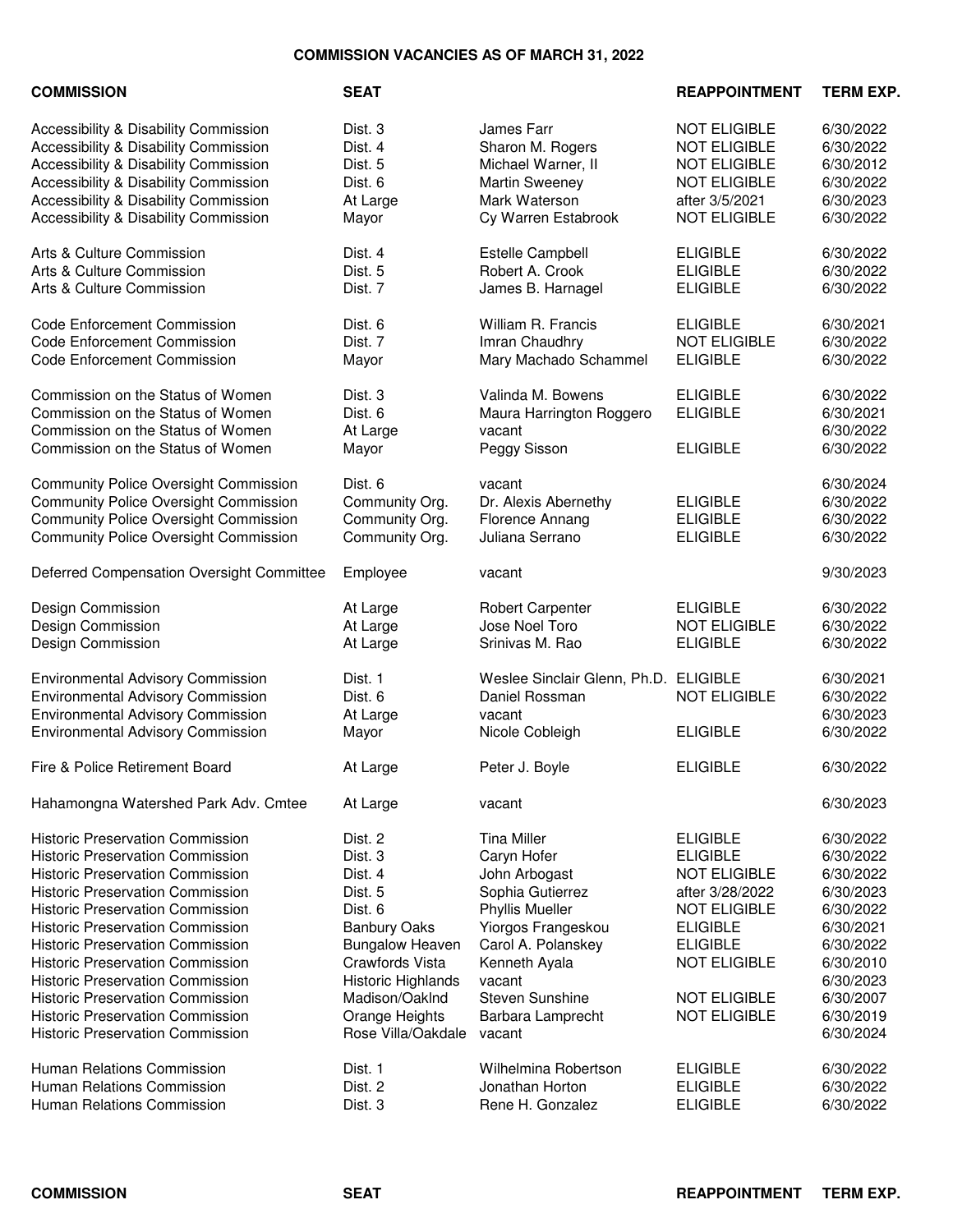| Human Relations Commission<br>Human Relations Commission | Dist. 6<br>Dist. 7 | Sandy Greenstein<br>vacant                   | <b>ELIGIBLE</b>     | 6/30/2021<br>6/30/2024 |
|----------------------------------------------------------|--------------------|----------------------------------------------|---------------------|------------------------|
| Human Relations Commission                               | Mayor              | <b>Brandon Lamar</b>                         | <b>NOT ELIGIBLE</b> | 6/30/2021              |
|                                                          |                    | Hamed Shirmohammadi                          | after 3/5/2021      | 6/30/2023              |
| Human Relations Commission                               | At Large           |                                              |                     |                        |
| Human Services Commission                                | Dist. 1            | Latasha D. Jamal                             | <b>ELIGIBLE</b>     | 6/30/2022              |
| Human Services Commission                                | Dist. 6            | Michael R. Albrecht                          | <b>ELIGIBLE</b>     | 6/30/2021              |
| Human Services Commission                                | Dist. 7            | Jessica Xie                                  | <b>ELIGIBLE</b>     | 6/30/2022              |
| Human Services Commission                                | Agency             | Kenneth Rotter                               | <b>ELIGIBLE</b>     | 6/30/2022              |
| Human Services Commission                                | Agency             | Joe Ford                                     | <b>NOT ELIGIBLE</b> | 6/30/2022              |
| Human Services Commission                                | <b>PUSD</b>        | Ana Maria Apodaca                            | <b>ELIGIBLE</b>     | 6/30/2022              |
|                                                          |                    |                                              |                     |                        |
| Library Commission                                       | Dist. 1            | Chelsea Dickerson                            | <b>ELIGIBLE</b>     | 6/30/2022              |
| Library Commission                                       | Dist. 2            | <b>Adrienne Bass</b>                         | <b>ELIGIBLE</b>     | 6/30/2022              |
| Library Commission                                       | Dist. 3            | Jordan Hutkin                                | <b>ELIGIBLE</b>     | 6/30/2022              |
| Library Commission                                       | At Large           | vacant                                       |                     | 6/30/2024              |
| Northwest Commission                                     | Dist. 1            | <b>Alfred Lomax Carr</b>                     | <b>ELIGIBLE</b>     | 6/30/2022              |
| Northwest Commission                                     | Dist. 3            | Julieta S. Aragon                            | <b>ELIGIBLE</b>     | 6/30/2022              |
| Northwest Commission                                     | Dist. 4            | Allen Shay                                   | <b>NOT ELIGIBLE</b> | 6/30/2015              |
| Northwest Commission                                     |                    |                                              | <b>NOT ELIGIBLE</b> | 6/30/2020              |
|                                                          | Dist. 5            | <b>Cindy Schnuelle</b>                       |                     |                        |
| Northwest Commission                                     | Dist. 7            | <b>Kimberly Douglas</b>                      | <b>NOT ELIGIBLE</b> | 6/30/2021              |
| Northwest Commission                                     | Mayor              | vacant                                       |                     | 6/30/2022              |
| Old Pasadena Parking                                     | At Large/O         | Sally Lunetta                                | <b>NOT ELIGIBLE</b> | 6/30/2005              |
| Old Pasadena Parking                                     | At Large/O         | Steve Mulheim                                | <b>NOT ELIGIBLE</b> | 6/30/2016              |
| Old Pasadena Parking                                     | At Large/O         | Marilyn Dee Buchanan                         | <b>NOT ELIGIBLE</b> | 6/30/2004              |
| Old Pasadena Parking                                     | At Large/L         | vacant                                       |                     | 6/30/2022              |
| Old Pasadena Parking                                     | At Large/L         | Debbie Meymarian                             | <b>NOT ELIGIBLE</b> | 6/30/2009              |
| Old Pasadena Parking                                     | At Large/L         | vacant                                       |                     | 6/30/2023              |
| Old Pasadena Parking                                     | At Large/AL        | Jack Huang                                   | <b>NOT ELIGIBLE</b> | 6/30/2021              |
|                                                          |                    |                                              |                     |                        |
| Pasadena Center Operating Company Board                  | At Large           | Kim Ferreira                                 | <b>ELIGIBLE</b>     | 6/30/2022              |
| Pasadena Center Operating Company Board                  | At Large           | F. Phillip Hosp                              | <b>NOT ELIGIBLE</b> | 6/30/2022              |
| Pasadena Center Operating Company Board                  | At Large           | <b>William Chu</b>                           | <b>ELIGIBLE</b>     | 6/30/2022              |
| Pasadena Center Operating Company Board                  | At Large           | Emina Darakjy                                | <b>NOT ELIGIBLE</b> | 6/30/2021              |
| Pasadena Center Operating Company Board                  | Hotel              | Mike Owen                                    | <b>ELIGIBLE</b>     | 6/30/2022              |
| Pasadena Center Operating Company Board                  | Hotel              | Joe Titizian                                 | <b>NOT ELIGIBLE</b> | 6/30/2022              |
| Pasadena Center Operating Company Board                  | Tournament         | David Eads                                   | <b>ELIGIBLE</b>     | 6/30/2022              |
|                                                          |                    |                                              |                     |                        |
| Pasadena Community Access Corp. Board                    | Dist. 3            | Anna Hawkey Jablonski                        | <b>ELIGIBLE</b>     | 6/30/2022              |
| Pasadena Community Access Corp. Board                    | Dist. 5            | Yuny Parada                                  | <b>NOT ELIGIBLE</b> | 6/30/2019              |
| Pasadena Community Access Corp. Board                    | Dist. 6            | <b>Ken Chawkins</b>                          | <b>ELIGIBLE</b>     | 6/30/2020              |
| Pasadena Community Access Corp. Board                    | Dist. 7            | Sally Howell                                 | <b>NOT ELIGIBLE</b> | 6/30/2022              |
| Pasadena Community Access Corp. Board                    | Mayor              | Gail Schaper-Gordon                          | <b>NOT ELIGIBLE</b> | 6/30/2020              |
| Pasadena Community Access Corp. Board                    | <b>PCC</b>         | Alexander Boekelheide                        | <b>ELIGIBLE</b>     | 6/30/2022              |
| Pasadena Community Access Corp. Board                    | <b>PUSD</b>        | Beth Leyden                                  | <b>ELIGIBLE</b>     | 6/30/2022              |
| <b>Planning Commission</b>                               | Dist. 1            | David Coher                                  | <b>NOT ELIGIBLE</b> | 6/30/2022              |
| <b>Planning Commission</b>                               | Dist. 5            | Tim Wendler                                  | <b>NOT ELIGIBLE</b> | 6/30/2019              |
| <b>Planning Commission</b>                               | Dist. 7            | D. Jason Lyon                                | <b>ELIGIBLE</b>     | 6/30/2022              |
|                                                          |                    |                                              |                     |                        |
| <b>Recreation and Parks Commission</b>                   | Dist. 1            | Howard Tan                                   | <b>ELIGIBLE</b>     | 6/30/2022              |
| Recreation and Parks Commission                          | Dist. 6            | Mark Mastromatteo                            | <b>ELIGIBLE</b>     | 6/30/2022              |
| <b>Recreation and Parks Commission</b>                   | Dist. 7            | Eileen Williamson                            | <b>NOT ELIGIBLE</b> | 6/30/2022              |
| Recreation and Parks Commission                          |                    |                                              | after 3/5/2021      | 6/30/2023              |
| Recreation and Parks Commission                          | At Large           | Jennifer Higginbotham<br><b>Tim Martinez</b> | <b>ELIGIBLE</b>     |                        |
|                                                          | Mayor              |                                              |                     | 6/30/2022              |
| Rose Bowl Operating Company Board                        | <b>UCLA</b>        | Gregg Goldman                                | after 4/8/2022      | */*/2026               |
|                                                          |                    |                                              |                     |                        |